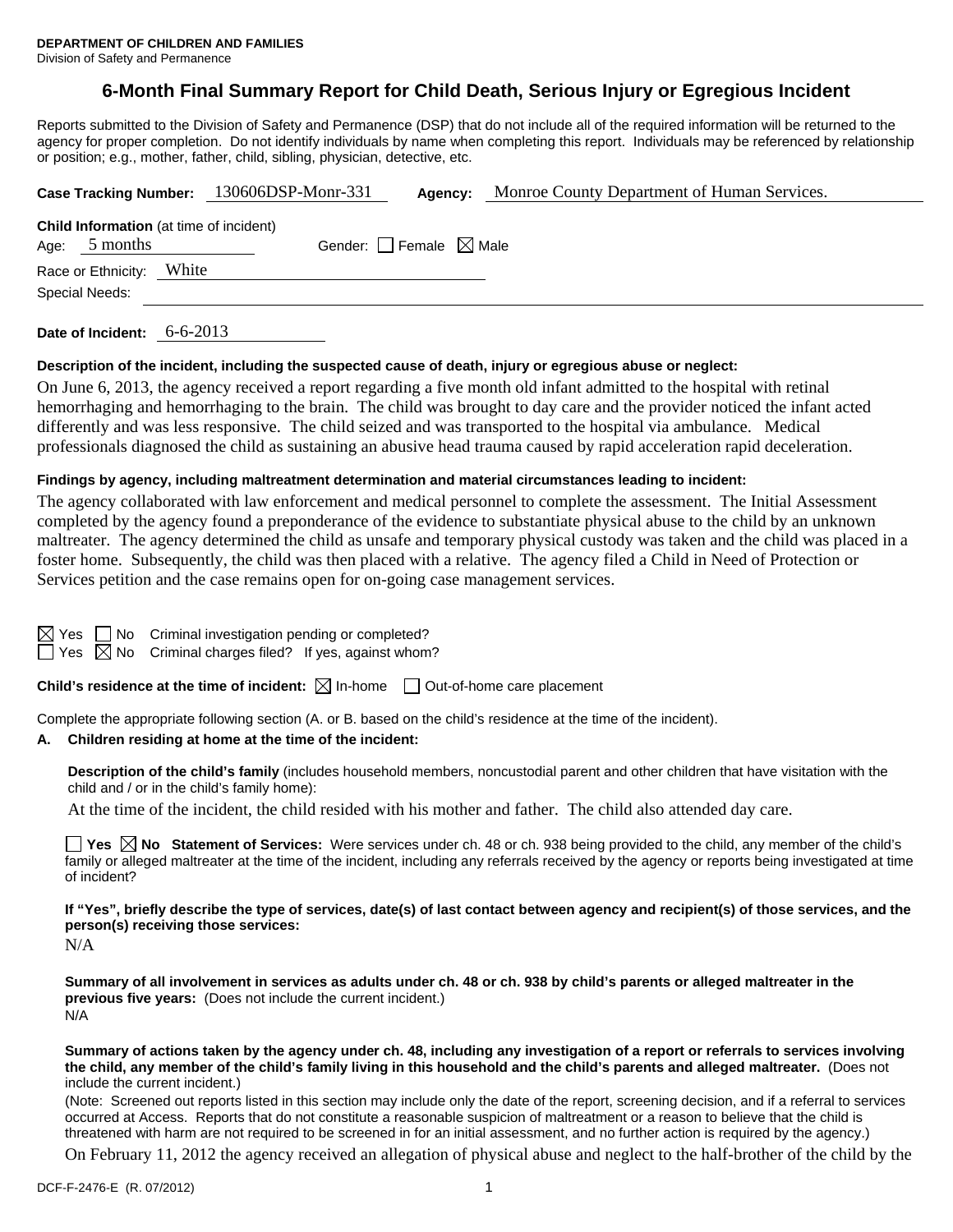mother and the mother's ex-boyfriend. The agency completed an assessment and substantiated physical abuse to the child by the mother's ex-boyfriend, and unsubstantiated physical abuse to the child by the mother and unsubstantiated neglect to the child by the mother's ex-boyfriend. The case was closed as the child was deceased and there were no other children living with the mother or the mother's ex-boyfriend. The alleged maltreater was charged with  $2<sup>nd</sup>$  degree reckless homicide and was found not guilty by a jury.

#### **Summary of any investigation involving the child, any member of the child's family and alleged maltreater conducted under ch. 48 or ch. 938 and any services provided to the child and child's family since the date of the incident:**

 The Initial Assessment completed by the agency found a preponderance of the evidence to substantiate physical abuse to the child by an unknown maltreater. The agency determined the child as unsafe and temporary physical custody was taken and the child was placed in a foster home. Subsequently, the child was then placed with a relative. The agency filed a Child in Need of Protection or Services petition and the case remains open for on-going case management services.

### **B. Children residing in out-of-home (OHC) placement at time of incident:**

### **Description of the OHC placement and basis for decision to place child there:** N/A

### **Description of all other persons residing in the OHC placement home:**

N/A

**Licensing history:** Including type of license, duration of license, summary of any violations by licensee or an employee of licensee that constitutes a substantial failure to protect and promote the welfare of the child. N/A

| Summary of any actions taken by agency in response to the incident: (Check all that apply.) |  |
|---------------------------------------------------------------------------------------------|--|
|---------------------------------------------------------------------------------------------|--|

|                        | Screening of Access report                           | Attempted or successful reunification             |
|------------------------|------------------------------------------------------|---------------------------------------------------|
| MMMMMM                 | Protective plan implemented                          | Referral to services                              |
|                        | Initial assessment conducted                         | Transportation assistance                         |
|                        | Safety plan implemented                              | Collaboration with law enforcement                |
|                        | Temporary physical custody of child                  | Collaboration with medical professionals          |
|                        | Petitioned for court order / CHIPS (child in need of | Supervised visitation                             |
|                        | protection or services)                              | Case remains open for services                    |
|                        | Placement into foster home                           | Case closed by agency                             |
| $\overline{\boxtimes}$ | Placement with relatives                             | Initiated efforts to address or enhance community |
| 岗                      | Ongoing Services case management                     | collaboration on CA/N cases                       |
|                        |                                                      | Other (describe):                                 |

# **FOR DSP COMPLETION ONLY:**

# **Summary of policy or practice changes to address issues identified during the review of the incident:**

Under the Child Welfare Disclosure Act (Section 48.981(7)(cr), Stats.), the DSP completes a 90-day review of the agency's practice in each case reported under the Act. In accordance with the DCF memo Series 2010-13, dated December 7, 2010 pertaining to the Child Welfare Case Review Protocol, the DSP completed a review in case #130606DSP-Monr-331 and prior reports involving the family. The report found: The Child Protective Services (CPS) Report was appropriately documented and screened in for an Initial Assessment and in compliance with Wisconsin statutes and standards. The Initial Assessment completed contained insufficient information in multiple required areas. Collateral sources were not utilized for information gathering as required by Statute and Standards.

The agency has an improvement plan that includes training and technical assistance for both the supervisor and staff. The supervisor will complete Supervising Safety in 2014 provided by the state. The Supervisor and staff will attend safety related training provided by the child welfare training system. The DSP will provide technical assistance as requested by the agency in order to assist in improving practice in the areas identified.

**Recommendations for further changes in policies, practices, rules or statutes needed to address identified issues:** None